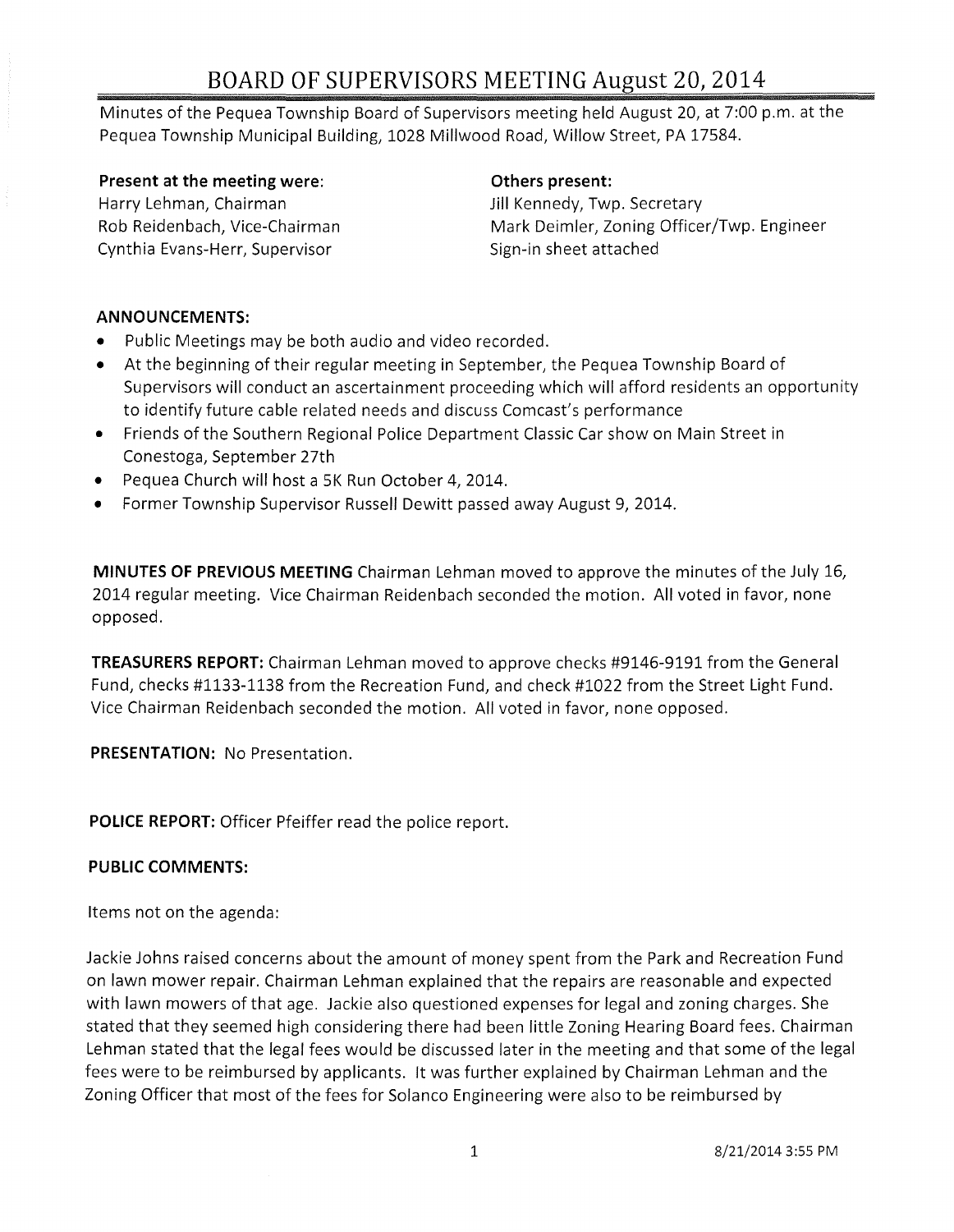# **BOARD OF SUPERVISORS MEETING August 20,2014**

developers and applicants and comprised less than half of the amounts she was questioning and should not be lumped in with a general statement about the fees.

Mrs. Johns asked for each board member's position on the proposed pipeline. Supervisor Evans-Herr stated that she was for the pipeline. Chairman Lehman and Vice Chairman Reidenbach said that they took no position.

Items on the agenda:

Martha McAdam requested further clarification about the Capital Expenditure for Fire Companies agenda item. Chairman Lehman explained that the fire companies were asking the township to help fund the purchase of radios that are mandated. Ms. McAdam stated that she was strongly in favor of the township aiding the fire companies.

Martha added that the traffic calming item was not specific enough, but that if it meant the possibility of speed bumps, she was strongly opposed to them.

Jackie Johns asked to reserve the right to ask a question if she had one about the clarification of herbicide spraying item. Chairman Lehman said she could.

## **OLD BUSINESS:**

- 1. Millwood Industrial Park Item tabled by the request of the consultant.
- **2.** Traffic Calming Chairman Lehman moved to remove Traffic Calming from the agenda until the township has the proper data or information necessary to put it back on. Vice Chairman Reidenbach seconded the motion. Supervisor Evans-Herr asked that the record reflect she would do all of the research that she had discussed at the last meeting in order to discuss putting the item back on the agenda. Chairman Lehman and Vice Chairman Reidenbach voted in favor. Supervisor Evans-Herr did not vote.

## **NEW BUSINESS:**

- 1. Ferid Brkic Escrow Account Chairman Lehman moved to reduce the letter of credit for SA-FE Management, LLC to \$19,152. The motion died due to lack of a second. After some explanation from the applicant and the Zoning Officer, Supervisor Evans-Herr moved that the board reduce the letter of credit to \$19,152.00 as recommended by the Township Engineer. Vice Chairman Reidenbach seconded the motion. All voted in favor, none opposed. Supervisor Evans-Herr moved to have the applicant post cash into the established escrow account in the amount of \$19,152.00. Chairman Lehman seconded the motion. All voted in favor, none opposed. Supervisor Evans-Herr moved to reduce the applicant's letter of credit to \$0. Vice Chairman Reidenbach seconded the motion. All voted in favor, none opposed.
- 2. Resolution \_\_\_\_-2014 Establish Escrow Account Chairman Lehman moved to pass Resolution 408-2014 a Resolution of the Board of Supervisors of the Township of Pequea, Lancaster County, Pennsylvania, to authorize the creation and maintenance of an escrow fund. Supervisor Evans-Herr seconded the motion. All voted in favor, none opposed.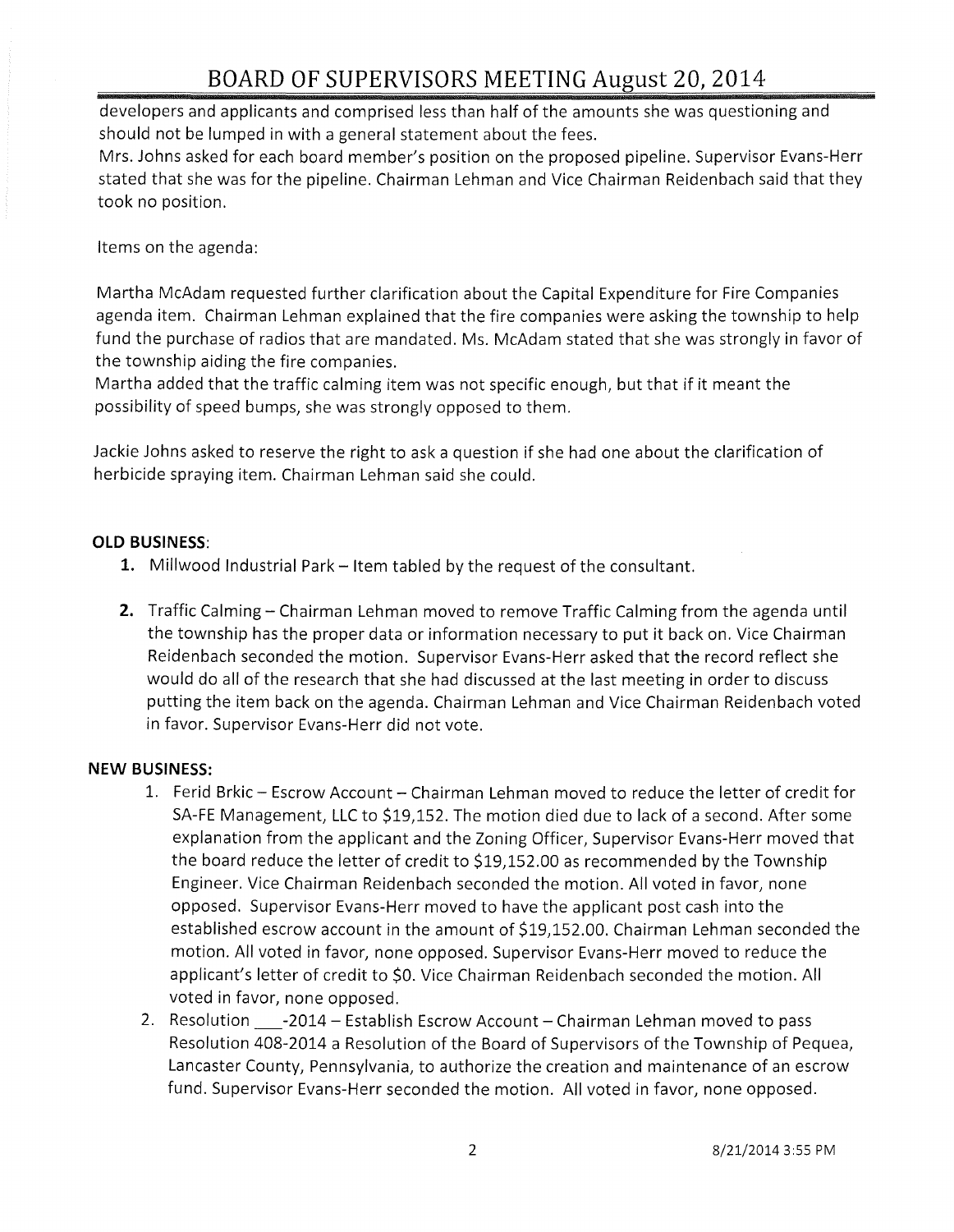- 3. Elam Miller Bird in Hand Pet Structures request reduced letter of credit Chairman Lehman moved to reduce the letter for Elam Miller - Bird in Hand Pet Structures \$44,459.80. Vice Chairman Reidenbach seconded the motion. All voted in favor, none opposed.
- 4. Capital Expenditure Township Fire Companies After a question and answer period, Chairman Lehman moved to authorize an expenditure under ledger number 411-500 Township Donations in the amount of \$20,000 to use for the purchase of township radios for township fire companies subject to a written approval of a grant for the same. It is further understood that if emergency services funds are received from the Ingerman Group, for Willow Run, that it be used for reimbursement of GL 411-500 Township Donations. Vice Chairman Reidenbach seconded the motion. All voted in favor, none opposed. Chairman Lehman moved to authorize the Pequea Township Fire Companies to purchase 2 portable radios to be used for Emergency Management Equipment GL 415-220 and the Township reimburse them in the amount of \$3333.00. It is further understood that if emergency services funds are received from the Ingerman Group, for Willow Run, that it be used for reimbursement of GL 415-220. Vice Chairman Reidenbach seconded the motion. All voted in favor, none opposed.
- 5. Award Bid -1992 Ford F350 Pickup Truck -Chairman Lehman moved to accept the bid for the 1992 Ford F350 Pickup Truck VIN 2FTJW36G3NCB03888 in the amount of \$1752. The bid received from Susquehanna Truck Service, Inc. Vice Chairman Reidenbach seconded the motion. All voted in favor, none opposed.
- 6. Traffic Signal Maintenance Agreement Chairman Lehman moved to instruct the Treasurer to obtain an updated agreement from Signal Services for execution by the Chair. Supervisor Evans-Herr seconded the motion. All voted in favor, none opposed.
- 7. Ratify the appointment of Park Employee Derik Chmiel effective June 13, 2011. -Chairman moved to ratify the employment of Township Employee Derik Chmiel effective June 13, 2011. Vice Chairman Reidenbach seconded the motion. Chairman Lehman and Vice Chairman Reidenbach voted in favor, Supervisor Evans-Herr voted no.
- 8. Clarification Herbicide Spraying Supervisor Evans-Herr moved the vendor who was approved only spray at the Silver Mine Park and nowhere else. Chairman Lehman seconded the motion. All voted in favor, none opposed.
- 9. Clarification of the use of the Legal Liaison Vice Chairman Reidenbach moved to instruct the Township Solicitor to draft a resolution requesting all supervisors and township employees to have the designated BOS Legal Liaison preauthorization before any form of contact with our Township Solicitor. Chairman Lehman seconded the motion. Chairman Lehman and Vice Chairman Reidenbach voted in favor, Supervisor Evans-Herr voted no.

## ADDENDUM:

1. Recommendation from PTPB for Shawn Stone - Boy Scout Trail - Chairman Lehman moved to accept the recommendation of the Park Board for Shawn Stone to complete his Eagle Scout project at the Silver Mine Park. Vice Chairman Reidenbach seconded the motion. All voted in favor, none opposed.

 $\bar{z}$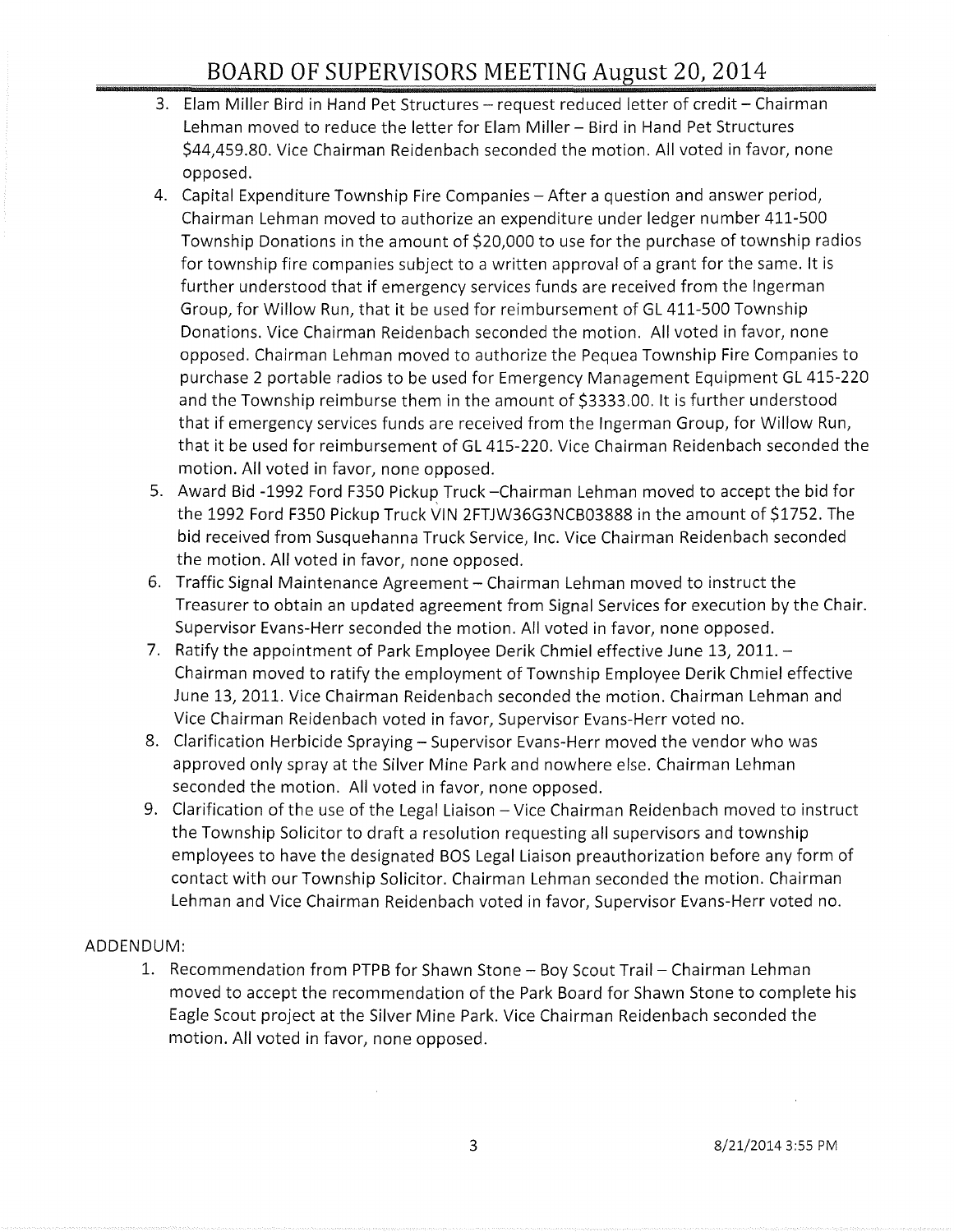# **BOARD OF SUPERVISORS MEETING August 20,2014**

**DEPARTMENTAL REPORTS:** 

**Road Crew - Report on file. Zoning/Code Officer** - Report on file. **Southern Regional Police Department** - July Meeting Minutes are on the table. **Southern Regional Police Commission** -July Meeting Minutes are on the table. Craig Eshelman is the new Chair. Chief Fiorill's contract must be renegotiated . **Southern Lancaster County Inter-Municipal Council-** No meeting **Emergency Management Coordinator -**

**PEQUEA TOWNSHIP ZONING HEARING BOARD-** No hearing last month.

**ADVISORY BOARD REPORTS:** 

Pequea Township Planning Commission - Meeting held August 14, 2014. Pequea Township Park & Recreation Board - Meeting held August 13, 2014. Tim Weaver is now Chair and Lucille Gillichbauer is Vice Chair and Secretary.

**MEETING ADJOURNED** at 8:15 p.m.

Respectfully submitted,

Jill Kennedy, Township Secretary